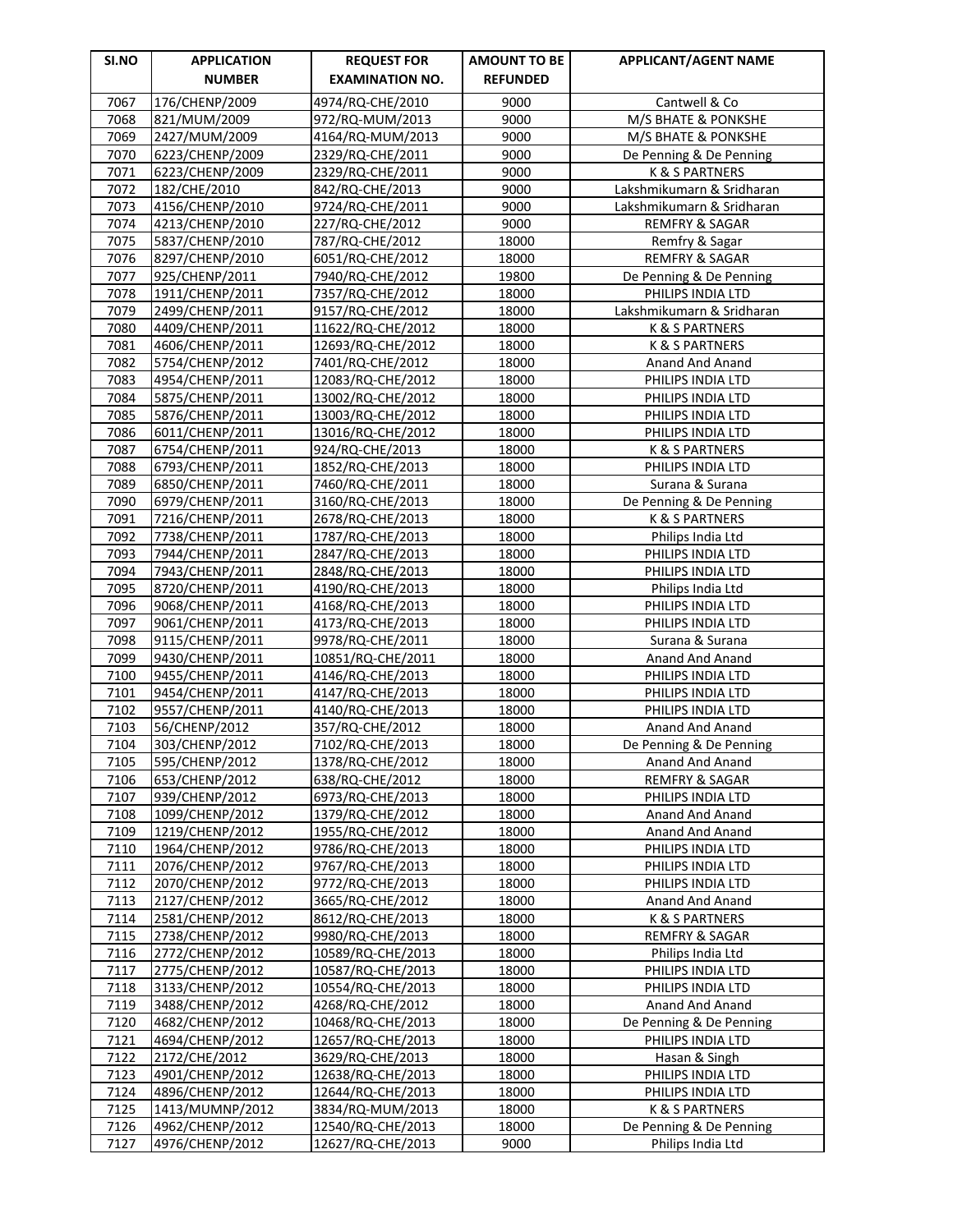| 7128         | 5139/CHENP/2012                    | 12680/RQ-CHE/2013                     | 18000          | PHILIPS INDIA LTD                         |
|--------------|------------------------------------|---------------------------------------|----------------|-------------------------------------------|
| 7129         | 5255/CHENP/2012                    | 12631/RQ-CHE/2013                     | 18000          | PHILIPS INDIA LTD                         |
| 7130         | 5315/CHENP/2012                    | 12968/RQ-CHE/2013                     | 18000          | Lakshmikumarn & Sridharan                 |
| 7131         | 5567/CHENP/2012                    | 7403/RQ-CHE/2012                      | 18000          | Anand And Anand                           |
| 7132         | 5707/CHENP/2012                    | 13503/RQ-CHE/2013                     | 18000          | PHILIPS INDIA LTD                         |
| 7133         | 5859/CHENP/2012                    | 13494/RQ-CHE/2013                     | 18000          | Philips India Ltd                         |
| 7134         | 2856/CHE/2012                      | 7824/RQ-CHE/2012                      | 18000          | Anand And Anand                           |
| 7135         | 6543/CHENP/2012                    | 460/RQ-CHE/2014                       | 18000          | PHILIPS INDIA LTD                         |
| 7136         | 6893/CHENP/2012                    | 11568/RQ-CHE/2013                     | 18000          | De Penning & De Penning                   |
| 7137         | 7565/CHENP/2012                    | 1482/RQ-CHE/2014                      | 9000           | PHILIPS INDIA LTD                         |
| 7138         | 7749/CHENP/2012                    | 1478/RQ-CHE/2014                      | 9000           | Philips India Ltd                         |
| 7139         | 7763/CHENP/2012                    | 1467/RQ-CHE/2014                      | 9000           | Philips India Ltd                         |
| 7140         | 8062/CHENP/2012                    | 2498/RQ-CHE/2014                      | 9000           | Philips India Ltd                         |
| 7141         | 8061/CHENP/2012                    | 2499/RQ-CHE/2014                      | 9000           | PHILIPS INDIA LTD                         |
| 7142         | 8275/CHENP/2012                    | 2489/RQ-CHE/2014                      | 9000           | Philips India Ltd                         |
| 7143         | 8423/CHENP/2012                    | 2477/RQ-CHE/2014                      | 9000           | PHILIPS INDIA LTD                         |
| 7144         | 8524/CHENP/2012                    | 3960/RQ-CHE/2014                      | 9000           | PHILIPS INDIA LTD                         |
| 7145         | 4218/CHE/2012                      | 10303/RQ-CHE/2012                     | 9000           | De Penning & De Penning                   |
| 7146         | 9186/CHENP/2012                    | 2766/RQ-CHE/2014                      | 9000           | K & S PARTNERS                            |
| 7147         | 4496/CHE/2012                      | 9496/RQ-CHE/2015                      | 9000           | De Penning & De Penning                   |
| 7148         | 9295/CHENP/2012                    | 3921/RQ-CHE/2014                      | 9000           | Philips India Ltd                         |
| 7149         | 9483/CHENP/2012                    | 4079/RQ-CHE/2014                      | 9000           | <b>KAN AND KRISHME</b>                    |
| 7150         | 9482/CHENP/2012                    | 4080/RQ-CHE/2014                      | 9000           | KAN AND KRISHME                           |
| 7151         | 9501/CHENP/2012                    | 11572/RQ-CHE/2012                     | 9000           | Anand And Anand                           |
| 7152         | 4781/CHE/2012                      | 5769/RQ-CHE/2014                      | 9000           | LAKSHMI MACHINE WORKS                     |
| 7153         | 10132/CHENP/2012                   | 12939/RQ-CHE/2012                     | 9000           | <b>K &amp; S PARTNERS</b>                 |
| 7154         | 10351/CHENP/2012                   | 12854/RQ-CHE/2012                     | 9000           | Anand And Anand                           |
| 7155         | 5333/CHE/2012                      | 11259/RQ-CHE/2015                     | 9000           | De Penning & De Penning                   |
| 7156         | 10703/CHENP/2012                   | 4840/RQ-CHE/2014                      | 9000           | PHILIPS INDIA LTD                         |
| 7157         | 10793/CHENP/2012                   | 5188/RQ-CHE/2014                      | 9000           | De Penning & De Penning                   |
| 7158         | 194/CHENP/2013                     | 4826/RQ-CHE/2014                      | 9000           | PHILIPS INDIA LTD                         |
| 7159         | 194/CHE/2013                       | 11275/RQ-CHE/2015                     | 9000           | De Penning & De Penning                   |
| 7160         | 616/CHENP/2013                     | 6052/RQ-CHE/2014                      | 9000           | PHILIPS INDIA LTD                         |
| 7161         | 1050/CHENP/2013                    | 6041/RQ-CHE/2014                      | 9000           | PHILIPS INDIA LTD                         |
| 7162         | 291/MUMNP/2013                     | 1793/RQ-MUM/2014                      | 9000           | KRISHNA & SAURASTRI ASSOCIATES LLP        |
| 7163         | 1131/CHENP/2013                    | 1508/RQ-CHE/2013                      | 9000           | De Penning & De Penning                   |
| 7164         | 1117/CHENP/2013                    | 1486/RQ-CHE/2013                      | 9000           | De Penning & De Penning                   |
| 7165         | 1266/CHENP/2013                    | 1679/RQ-CHE/2013                      | 18000          | Anand And Anand                           |
| 7166         | 1313/CHENP/2013                    | 7048/RQ-CHE/2014                      | 18000          | Philips India Ltd                         |
| 7167         | 1292/CHENP/2013                    | 1725/RQ-CHE/2013                      | 18000          | De Penning & De Penning                   |
| 7168         | 1331/CHENP/2013                    | 7643/RQ-CHE/2014                      | 18000          | GEORGEKUTTY P.M                           |
| 7169         | 1411/CHENP/2013                    | 5116/RQ-CHE/2014                      | 18000          | De Penning & De Penning                   |
| 7170         | 1482/CHENP/2013                    | 7289/RQ-CHE/2014                      | 18000          | <b>GEORGEKUTTY P.M</b>                    |
| 7171         | 1578/CHENP/2013                    | 7026/RQ-CHE/2014                      | 18000          | Philips India Ltd                         |
| 7172         | 1557/CHENP/2013                    | 2144/RQ-CHE/2013                      | 18000          | De Penning & De Penning                   |
| 7173         | 1585/CHENP/2013                    | 7033/RQ-CHE/2014                      | 18000          | PHILIPS INDIA LTD                         |
| 7174         | 1587/CHENP/2013                    | 7035/RQ-CHE/2014                      | 18000          | PHILIPS INDIA LTD                         |
| 7175         | 1912/CHENP/2013                    | 7257/RQ-CHE/2014                      | 18000          | De Penning & De Penning                   |
| 7176         | 2076/CHENP/2013                    | 7822/RQ-CHE/2014                      | 18000          | Philips India Ltd                         |
| 7177         | 1358/CHE/2013                      | R20164008526                          | 18000          | De Penning & De Penning                   |
| 7178         | 1383/CHE/2013                      | R20164009138                          | 18000          | De Penning & De Penning                   |
| 7179         | 2735/CHENP/2013                    | 7845/RQ-CHE/2014                      | 18000          | Philips India Ltd                         |
| 7180         | 2837/CHENP/2013                    | 8846/RQ-CHE/2014                      | 18000          | PHILIPS INDIA LTD                         |
| 7181         | 2838/CHENP/2013                    | 8845/RQ-CHE/2014                      | 19800          | PHILIPS INDIA LTD                         |
| 7182         | 3092/CHENP/2013                    | 8857/RQ-CHE/2014                      | 18000          | PHILIPS INDIA LTD                         |
| 7183         |                                    | 3520/RQ-CHE/2014                      | 18000          | De Penning & De Penning                   |
| 7184         |                                    |                                       |                |                                           |
|              | 3149/CHENP/2013                    |                                       |                |                                           |
|              | 3152/CHENP/2013                    | 13185/RQ-CHE/2013                     | 18000          | De Penning & De Penning                   |
| 7185         | 3543/CHENP/2013                    | 9692/RQ-CHE/2014                      | 18000          | PHILIPS INDIA LTD                         |
| 7186         | 3574/CHENP/2013                    | 9681/RQ-CHE/2014                      | 18000          | PHILIPS INDIA LTD                         |
| 7187         | 3810/CHENP/2013                    | 11226/RQ-CHE/2014                     | 18000          | De Penning & De Penning                   |
| 7188         | 4079/CHENP/2013                    | 5747/RQ-CHE/2013                      | 18000          | De Penning & De Penning                   |
| 7189<br>7190 | 4162/CHENP/2013<br>4141/CHENP/2013 | 11283/RQ-CHE/2014<br>5833/RQ-CHE/2013 | 18000<br>18000 | K & S PARTNERS<br>De Penning & De Penning |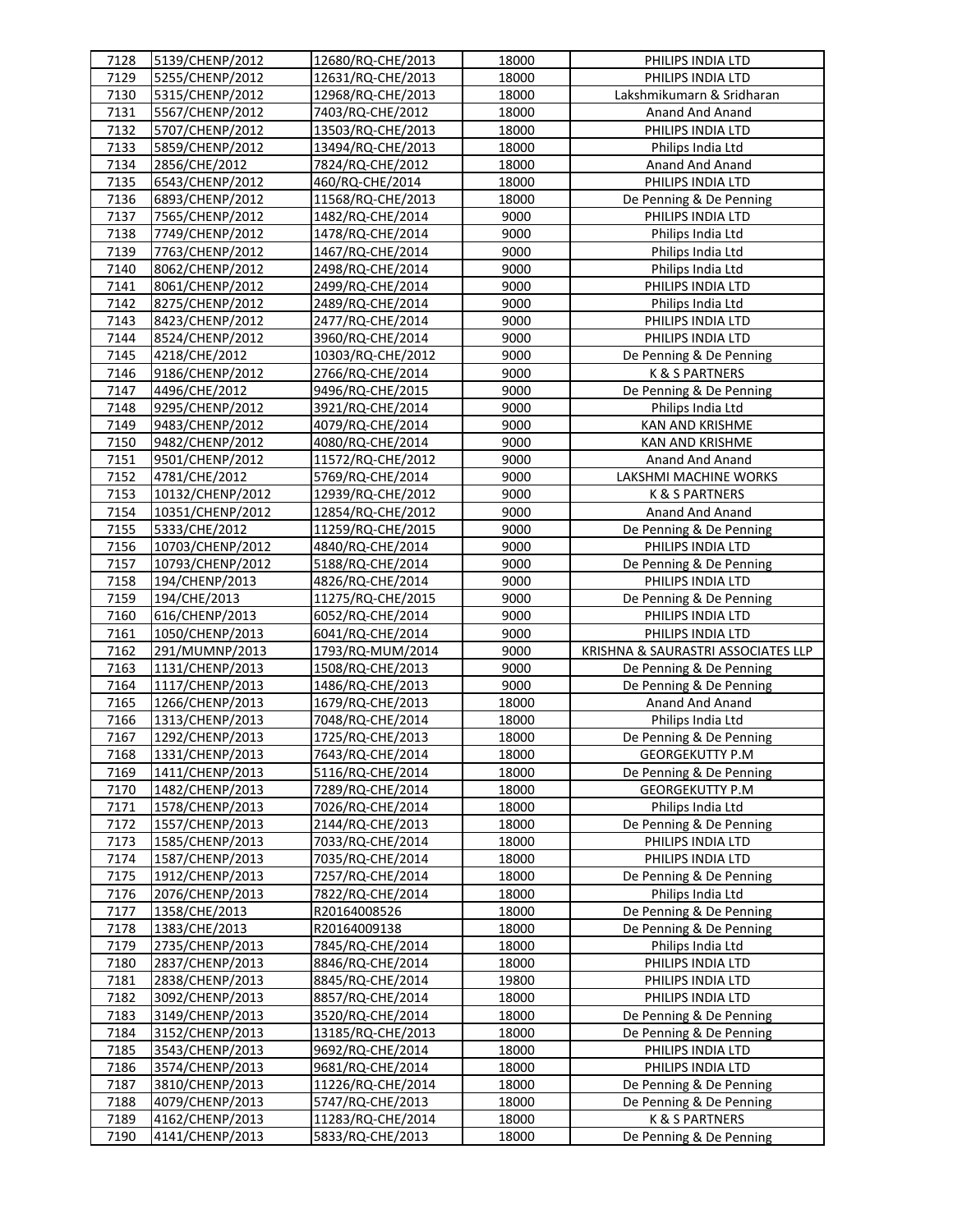| 7191 | 4368/CHENP/2013  | 9661/RQ-CHE/2014  | 18000 | PHILIPS INDIA LTD             |
|------|------------------|-------------------|-------|-------------------------------|
| 7192 | 4799/CHENP/2013  | 7286/RQ-CHE/2014  | 18000 | KAN AND KRISHME               |
| 7193 | 4960/CHENP/2013  | 6465/RQ-CHE/2014  | 18000 | De Penning & De Penning       |
| 7194 | 5004/CHENP/2013  | 2844/RQ-CHE/2014  | 18000 | De Penning & De Penning       |
| 7195 | 5186/CHENP/2013  | 12180/RQ-CHE/2014 | 18000 | PHILIPS INDIA LTD             |
| 7196 | 5670/CHENP/2013  | 10974/RQ-CHE/2014 | 18000 | Philips India Ltd             |
| 7197 | 5669/CHENP/2013  | 10975/RQ-CHE/2014 | 18000 | Philips India Ltd             |
| 7198 | 5671/CHENP/2013  | 10973/RQ-CHE/2014 | 18000 | Philips India Ltd             |
| 7199 | 5771/CHENP/2013  | 10958/RQ-CHE/2014 | 18000 | Philips India Ltd             |
| 7200 | 5893/CHENP/2013  | 8039/RQ-CHE/2013  | 18000 | De Penning & De Penning       |
| 7201 | 5875/CHENP/2013  | 8022/RQ-CHE/2013  | 18000 | Anand And Anand               |
| 7202 | 5930/CHENP/2013  | 8081/RQ-CHE/2013  | 18000 | De Penning & De Penning       |
| 7203 | 6157/CHENP/2013  | 10921/RQ-CHE/2014 | 18000 | Philips India Ltd             |
| 7204 | 6184/CHENP/2013  | 8484/RQ-CHE/2013  | 18000 | De Penning & De Penning       |
| 7205 | 6477/CHENP/2013  | 8934/RQ-CHE/2013  | 18000 | De Penning & De Penning       |
| 7206 | 6627/CHENP/2013  | 11643/RQ-CHE/2014 | 18000 | PHILIPS INDIA LTD             |
| 7207 | 970/KOL/2013     | R20163022792      | 18000 | S.MAJUMDAR & CO.              |
| 7208 | 6989/CHENP/2013  | 198/RQ-CHE/2015   | 18000 | Philips India Ltd             |
| 7209 | 6988/CHENP/2013  | 199/RQ-CHE/2015   | 18000 | Philips India Ltd             |
| 7210 | 6991/CHENP/2013  | 196/RQ-CHE/2015   | 18000 | Philips India Ltd             |
| 7211 | 6982/CHENP/2013  | 177/RQ-CHE/2015   | 18000 | PHILIPS INDIA LTD             |
| 7212 | 7174/CHENP/2013  | 161/RQ-CHE/2015   | 18000 | Philips India Ltd             |
| 7213 | 7153/CHENP/2013  | 186/RQ-CHE/2015   | 18000 | PHILIPS INDIA LTD             |
| 7214 | 7448/CHENP/2013  | 10241/RQ-CHE/2013 | 18000 | De Penning & De Penning       |
| 7215 | 7515/CHENP/2013  | 10309/RQ-CHE/2013 | 18000 | De Penning & De Penning       |
| 7216 | 7594/CHENP/2013  | 2342/RQ-CHE/2015  | 18000 | De Penning & De Penning       |
| 7217 | 7599/CHENP/2013  | 2428/RQ-CHE/2015  | 18000 | De Penning & De Penning       |
| 7218 | 4218/CHE/2013    | R20164002818      | 18000 | De Penning & De Penning       |
| 7219 | 7669/CHENP/2013  | 1697/RQ-CHE/2015  | 18000 | K & S PARTNERS                |
| 7220 | 7749/CHENP/2013  | 10716/RQ-CHE/2013 | 18000 | Anand And Anand               |
| 7221 | 7739/CHENP/2013  | 10713/RQ-CHE/2013 | 18000 | De Penning & De Penning       |
| 7222 | 8109/CHENP/2013  | 2004/RQ-CHE/2015  | 18000 | KAN AND KRISHME               |
| 7223 | 8112/CHENP/2013  | 11191/RQ-CHE/2013 | 18000 | Anand And Anand               |
| 7224 | 8102/CHENP/2013  | 1923/RQ-CHE/2015  | 18000 | K & S PARTNERS                |
| 7225 | 8157/CHENP/2013  | 3036/RQ-CHE/2015  | 18000 | K & S PARTNERS                |
| 7226 | 8266/CHENP/2013  | 1363/RQ-CHE/2015  | 18000 | Philips India Ltd             |
| 7227 | 4722/CHE/2013    | 11590/RQ-CHE/2013 | 18000 | Anand And Anand               |
| 7228 | 8532/CHENP/2013  | 2145/RQ-CHE/2015  | 18000 | PHILIPS INDIA LTD             |
| 7229 | 8624/CHENP/2013  | 2161/RQ-CHE/2015  | 18000 | Philips India Ltd             |
| 7230 | 5100/CHE/2013    | R20164023751      | 18000 | <b>KAN AND KRISHME</b>        |
| 7231 | 9376/CHENP/2013  | 3226/RQ-CHE/2015  | 18000 | Philips India Ltd             |
| 7232 | 9615/CHENP/2013  | 4300/RQ-CHE/2015  | 18000 | PHILIPS INDIA LTD             |
| 7233 | 9612/CHENP/2013  | 4303/RQ-CHE/2015  | 18000 | PHILIPS INDIA LTD             |
| 7234 | 9752/CHENP/2013  | 4337/RQ-CHE/2015  | 18000 | PHILIPS INDIA LTD             |
| 7235 | 9996/CHENP/2013  | 4379/RQ-CHE/2015  | 18000 | PHILIPS INDIA LTD             |
| 7236 | 10205/CHENP/2013 | 4397/RQ-CHE/2015  | 18000 | PHILIPS INDIA LTD             |
| 7237 | 10204/CHENP/2013 | 4398/RQ-CHE/2015  | 18000 | PHILIPS INDIA LTD             |
| 7238 | 10230/CHENP/2013 | 4805/RQ-CHE/2015  | 18000 | <b>KAN AND KRISHME</b>        |
| 7239 | 10230/CHENP/2013 | 4805/RQ-CHE/2015  | 18000 | KAN AND KRISHME               |
| 7240 | 2464/MUMNP/2013  | 2542/RQ-MUM/2015  | 18000 | <b>CHETAN CHADHA</b>          |
| 7241 | 10332/CHENP/2013 | 14155/RQ-CHE/2013 | 18000 | Anand And Anand               |
| 7242 | 298/CHENP/2014   | 715/RQ-CHE/2014   | 18000 | KAN AND KRISHME               |
| 7243 | 456/CHENP/2014   | 5408/RQ-CHE/2015  | 18000 | De Penning & De Penning       |
| 7244 | 782/CHENP/2014   | 1095/RQ-CHE/2014  | 18000 | K & S PARTNERS                |
| 7245 | 849/CHENP/2014   | 6089/RQ-CHE/2015  | 18000 | PHILIPS INDIA LTD             |
| 7246 | 978/CHENP/2014   | 6946/RQ-CHE/2015  | 18000 | Lakshmikumarn & Sridharan     |
| 7247 | 1060/CHENP/2014  | 6119/RQ-CHE/2015  | 9000  | Philips India Ltd             |
| 7248 | 1058/CHENP/2014  | 6121/RQ-CHE/2015  | 9000  | Philips India Ltd             |
| 7249 | 1100/CHENP/2014  | 6130/RQ-CHE/2015  | 18000 | Philips India Ltd             |
| 7250 | 1189/CHENP/2014  | 3843/RQ-CHE/2015  | 18000 | De Penning & De Penning       |
| 7251 | 378/MUMNP/2014   | 3202/RQ-MUM/2015  | 18000 | Innovar Consultancy Pvt. Ltd. |
| 7252 | 1745/CHENP/2014  | 7127/RQ-CHE/2015  | 18000 | PHILIPS INDIA LTD             |
| 7253 | 2113/CHENP/2014  | 2641/RQ-CHE/2014  | 18000 | De Penning & De Penning       |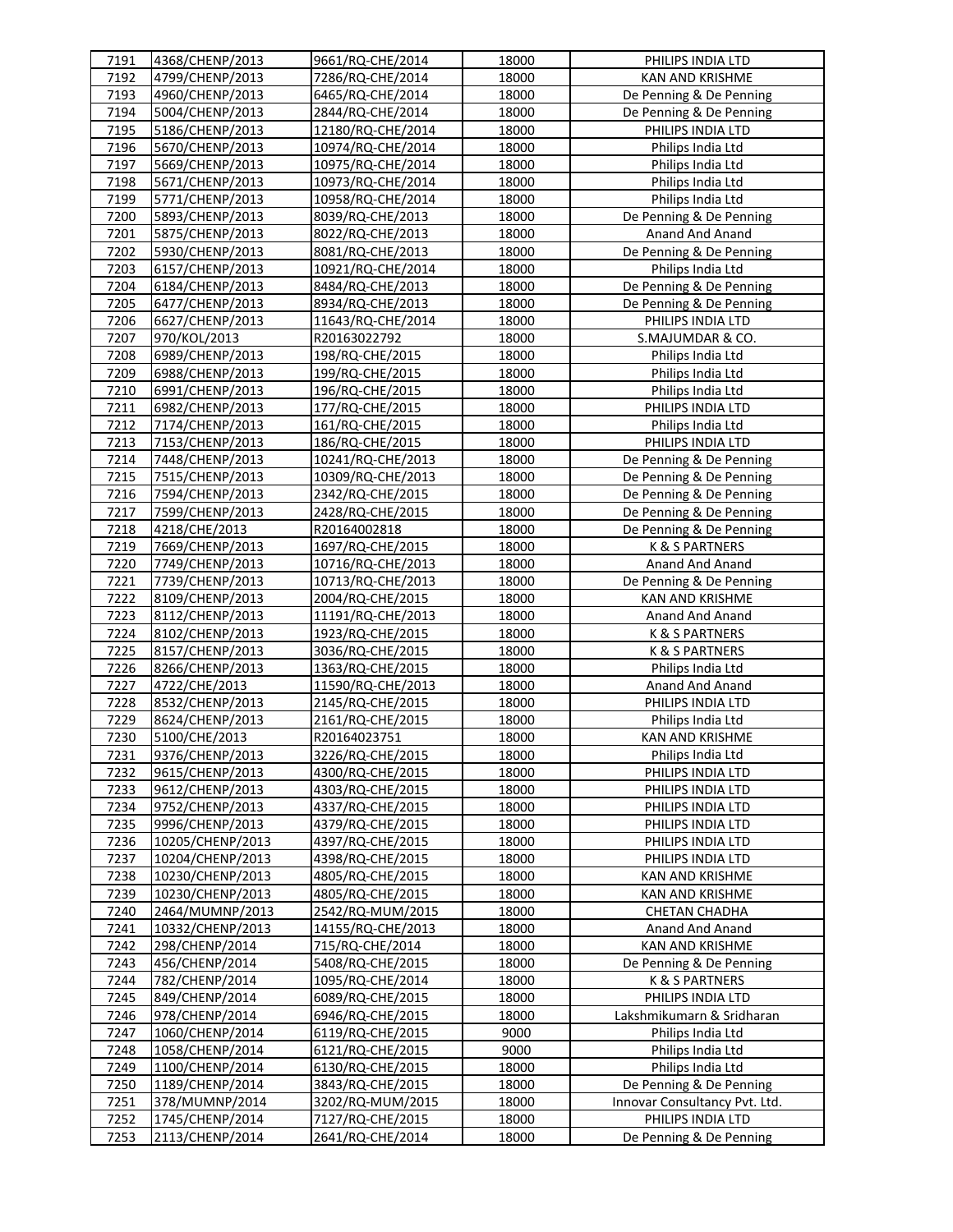| 7254 | 2088/CHENP/2014 | 7190/RQ-CHE/2015  | 18000 | Philips India Ltd                         |
|------|-----------------|-------------------|-------|-------------------------------------------|
| 7255 | 2087/CHENP/2014 | 7191/RQ-CHE/2015  | 18000 | PHILIPS INDIA LTD                         |
| 7256 | 367/KOL/2014    | 380/RQ-KOL/2015   | 18000 | S.MAJUMDAR & CO.                          |
| 7257 | 2587/CHENP/2014 | 8822/RQ-CHE/2015  | 18000 | De Penning & De Penning                   |
| 7258 | 2657/CHENP/2014 | 8021/RQ-CHE/2015  | 18000 | PHILIPS INDIA LTD                         |
| 7259 | 2782/CHENP/2014 | 8039/RQ-CHE/2015  | 18000 | Philips India Ltd                         |
| 7260 | 1997/CHE/2014   | 3833/RQ-CHE/2014  | 18000 | De Penning & De Penning                   |
| 7261 | 3100/CHENP/2014 | 8052/RQ-CHE/2015  | 18000 | PHILIPS INDIA LTD                         |
| 7262 | 799/MUMNP/2014  | 3899/RQ-MUM/2014  | 18000 | <b>CHETAN CHADHA</b>                      |
| 7263 | 3469/CHENP/2014 | 9988/RQ-CHE/2015  | 18000 | Lakshmikumarn & Sridharan                 |
| 7264 | 3615/CHENP/2014 | 9129/RQ-CHE/2015  | 18000 | PHILIPS INDIA LTD                         |
| 7265 | 3616/CHENP/2014 | 9128/RQ-CHE/2015  | 18000 | PHILIPS INDIA LTD                         |
| 7266 | 3655/CHENP/2014 | 9145/RQ-CHE/2015  | 18000 | PHILIPS INDIA LTD                         |
| 7267 | 1713/MUM/2014   | 2743/RQ-MUM/2014  | 18000 | <b>CHETAN CHADHA</b>                      |
| 7268 | 3898/CHENP/2014 | 9182/RQ-CHE/2015  | 18000 | Philips India Ltd                         |
| 7269 | 3968/CHENP/2014 | 5111/RQ-CHE/2014  | 18000 | De Penning & De Penning                   |
| 7270 | 3975/CHENP/2014 | 9187/RQ-CHE/2015  | 18000 | PHILIPS INDIA LTD                         |
| 7271 | 1059/MUMNP/2014 | 1800/RQ-MUM/2014  | 18000 | <b>CHETAN CHADHA</b>                      |
| 7272 | 1104/mumnp/2014 | 1863/RQ-MUM/2014  | 18000 | <b>K &amp; S PARTNERS</b>                 |
| 7273 | 1144/mumnp/2014 | 3912/RQ-MUM/2015  | 18000 | KRISHNA & SAURASTRI ASSOCIATES LLP        |
| 7274 | 4306/CHENP/2014 | 5571/RQ-CHE/2014  | 18000 | Anand And Anand                           |
| 7275 | 4327/CHENP/2014 | 5596/RQ-CHE/2014  | 25200 | De Penning & De Penning                   |
| 7276 | 4550/CHENP/2014 | 5790/RQ-CHE/2014  | 18000 | De Penning & De Penning                   |
| 7277 | 4567/CHENP/2014 | 10045/RQ-CHE/2015 | 25200 | Philips India Ltd                         |
| 7278 | 4761/CHENP/2014 | 10070/RQ-CHE/2015 | 25200 | PHILIPS INDIA LTD                         |
| 7279 | 4754/CHENP/2014 | 10072/RQ-CHE/2015 | 9000  | PHILIPS INDIA LTD                         |
| 7280 | 4968/CHENP/2014 | 10084/RQ-CHE/2015 | 18000 | Philips India Ltd                         |
| 7281 | 5025/CHENP/2014 | 10124/RQ-CHE/2015 | 18000 | Philips India Ltd                         |
| 7282 | 5014/CHENP/2014 | 10095/RQ-CHE/2015 | 18000 | PHILIPS INDIA LTD                         |
| 7283 | 5768/CHENP/2014 | 11012/RQ-CHE/2015 | 18000 | PHILIPS INDIA LTD                         |
| 7284 | 6129/CHENP/2014 | R20164000870      | 9000  | Philips India Ltd                         |
| 7285 | 850/KOL/2014    | R20173020828      | 18000 | S.MAJUMDAR & CO.                          |
| 7286 | 6354/CHENP/2014 | 10697/RQ-CHE/2015 | 18000 | Lakshmikumarn & Sridharan                 |
| 7287 | 6523/CHENP/2014 | 8138/RQ-CHE/2014  | 18000 | Anand And Anand                           |
| 7288 | 6817/CHENP/2014 | 9509/RQ-CHE/2015  | 18000 | De Penning & De Penning                   |
| 7289 | 6818/CHENP/2014 | 10742/RQ-CHE/2015 | 18000 | De Penning & De Penning                   |
| 7290 | 6934/CHENP/2014 | R20164004731      | 18000 | Philips India Ltd                         |
| 7291 | 7148/CHENP/2014 | R20164004787      | 18000 | Philips India Ltd                         |
| 7292 | 7279/CHENP/2014 | R20164004804      | 18000 | Philips India Ltd                         |
| 7293 | 7269/CHENP/2014 | R20164004799      | 18000 | PHILIPS INDIA LTD                         |
| 7294 | 7462/CHENP/2014 | R20164007907      | 18000 | De Penning & De Penning                   |
| 7295 | 7703/CHENP/2014 | 11292/RQ-CHE/2015 | 25200 | De Penning & De Penning                   |
| 7296 | 7750/CHENP/2014 | R20164010716      | 25200 | Cantwell & Co                             |
| 7297 | 2132/MUMNP/2014 | 3804/RQ-MUM/2014  | 18000 | <b>K &amp; S PARTNERS</b>                 |
| 7298 | 7880/CHENP/2014 | R20164011467      | 18000 | Cantwell & Co                             |
| 7299 | 7985/CHENP/2014 | R20164006870      | 18000 | De Penning & De Penning                   |
| 7300 | 8042/CHENP/2014 | 10210/RQ-CHE/2014 | 18000 | <b>GEORGEKUTTY P.M</b>                    |
| 7301 | 1129/KOL/2014   | R20173030077      | 18000 | S.MAJUMDAR & CO.                          |
| 7302 | 8217/CHENP/2014 | 10426/RQ-CHE/2014 | 18000 | De Penning & De Penning                   |
| 7303 | 2339/MUMNP/2014 | R20162011338      | 18000 | K & S PARTNERS                            |
| 7304 | 5870/CHE/2014   | 1194/RQ-CHE/2015  | 18000 | De Penning & De Penning                   |
| 7305 | 2401/MUMNP/2014 | R20162018647      | 18000 | <b>CHETAN CHADHA</b>                      |
| 7306 | 3721/mum/2014   | 1998/RQ-MUM/2015  | 18000 | KRISHNA & SAURASTRI ASSOCIATES LLP        |
| 7307 | 8855/CHENP/2014 | R20164007529      | 18000 | De Penning & De Penning                   |
| 7308 | 8978/CHENP/2014 | R20164013808      | 18000 | Philips India Ltd                         |
| 7309 | 9090/CHENP/2014 | R20164013815      | 18000 | PHILIPS INDIA LTD                         |
| 7310 | 9114/CHENP/2014 | 11958/RQ-CHE/2014 | 18000 | Invn-Tree Intellectual Property Services  |
|      |                 |                   |       |                                           |
| 7311 | 9347/CHENP/2014 | 12266/RQ-CHE/2014 | 18000 | <b>Private Limited</b><br>Anand And Anand |
|      | 40/CHENP/2015   |                   |       |                                           |
| 7312 |                 | R20164013915      | 18000 | PHILIPS INDIA LTD                         |
| 7313 | 180/CHENP/2015  | 149/RQ-CHE/2015   | 18000 | Anand And Anand                           |
| 7314 | 173/CHENP/2015  | R20164016204      | 3600  | De Penning & De Penning                   |
| 7315 | 252/CHENP/2015  | 376/RQ-CHE/2015   | 18000 | De Penning & De Penning                   |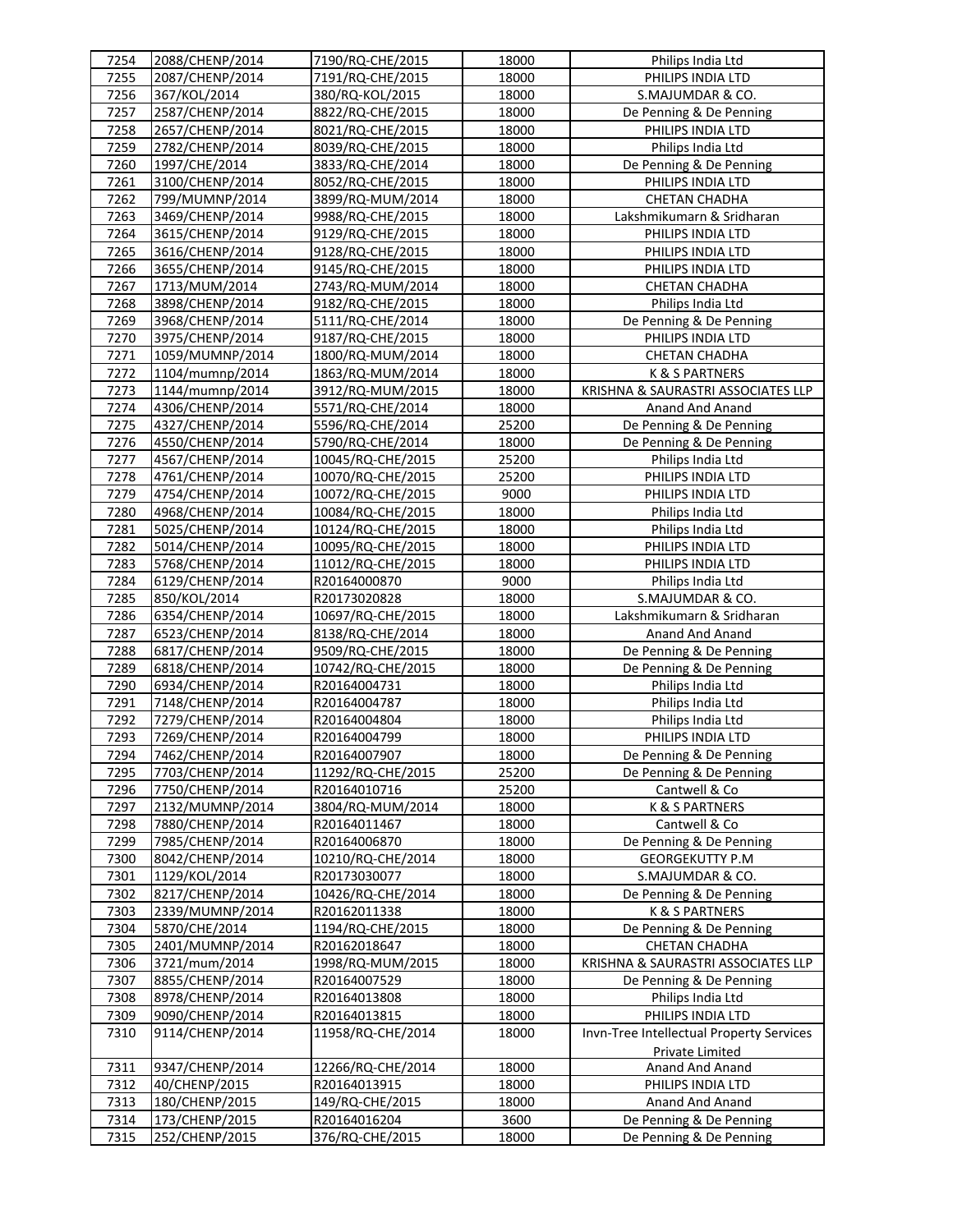| 7316 | 264/CHENP/2015  | 453/RQ-CHE/2015  | 18000 | De Penning & De Penning                  |
|------|-----------------|------------------|-------|------------------------------------------|
| 7317 | 433/CHENP/2015  | R20164017625     | 18000 | Anand And Anand                          |
| 7318 | 560/CHENP/2015  | R20164017413     | 18000 | PHILIPS INDIA LTD                        |
| 7319 | 558/CHENP/2015  | R20164017411     | 18000 | PHILIPS INDIA LTD                        |
| 7320 | 637/CHENP/2015  | R20164017435     | 18000 | Philips India Ltd                        |
| 7321 | 238/MUMNP/2015  | R20162019993     | 18000 | K & S PARTNERS                           |
| 7322 | 532/CHE/2015    | R20164003121     | 18000 | K & S PARTNERS                           |
| 7323 | 769/CHENP/2015  | R20164017465     | 18000 | Philips India Ltd                        |
| 7324 | 767/CHENP/2015  | R20164017463     | 18000 | Philips India Ltd                        |
| 7325 | 768/CHENP/2015  | R20164017464     | 18000 | Philips India Ltd                        |
| 7326 | 766/CHENP/2015  | R20164017456     | 18000 | Philips India Ltd                        |
| 7327 | 771/CHENP/2015  | R20164017467     | 9000  | Philips India Ltd                        |
| 7328 | 770/CHENP/2015  | R20164017466     | 9000  | Philips India Ltd                        |
| 7329 | 1140/CHENP/2015 | R20164005649     | 18000 | De Penning & De Penning                  |
| 7330 | 1119/CHENP/2015 | R20164020254     | 18000 | Philips India Ltd                        |
| 7331 | 416/mumnp/2015  | R20162019166     | 18000 | KRISHNA & SAURASTRI ASSOCIATES LLP       |
| 7332 | 1166/CHENP/2015 | R20164020259     | 18000 | Philips India Ltd                        |
| 7333 | 1165/CHENP/2015 | R20164020258     | 18000 | Philips India Ltd                        |
| 7334 | 1303/CHENP/2015 | R20164020349     | 18000 | Philips India Ltd                        |
| 7335 | 1301/CHENP/2015 | R20164020345     | 18000 | PHILIPS INDIA LTD                        |
| 7336 | 1306/CHENP/2015 | R20164020347     | 9000  | PHILIPS INDIA LTD                        |
| 7337 | 1342/CHENP/2015 | 2034/RQ-CHE/2015 | 18000 | K & S PARTNERS                           |
| 7338 | 1499/CHENP/2015 | 2351/RQ-CHE/2015 | 18000 | De Penning & De Penning                  |
| 7339 | 1556/CHENP/2015 | 2469/RQ-CHE/2015 | 18000 | Invn-Tree Intellectual Property Services |
|      |                 |                  |       | <b>Private Limited</b>                   |
| 7340 | 1587/CHENP/2015 | R20164020407     | 18000 | Philips India Ltd                        |
| 7341 | 1583/CHENP/2015 | R20164024793     | 18000 | Cantwell & Co                            |
| 7342 | 1645/CHENP/2015 | 2628/RQ-CHE/2015 | 18000 | De Penning & De Penning                  |
| 7343 | 680/MUMNP/2015  | R20162015206     | 25200 | <b>GOPAL TRIVEDI</b>                     |
| 7344 | 1752/CHENP/2015 | 2761/RQ-CHE/2015 | 25200 | Invn-Tree Intellectual Property Services |
|      |                 |                  |       | <b>Private Limited</b>                   |
| 7345 | 1847/CHENP/2015 | R20164023100     | 25200 | PHILIPS INDIA LTD                        |
| 7346 | 2110/CHENP/2015 | 3359/RQ-CHE/2015 | 25200 | Anand And Anand                          |
| 7347 | 2138/CHENP/2015 | R20164018242     | 18000 | De Penning & De Penning                  |
| 7348 | 915/MUMNP/2015  | R20162027654     | 9000  | K & S PARTNERS                           |
| 7349 | 2281/CHENP/2015 | R20164018241     | 9000  | De Penning & De Penning                  |
| 7350 | 2277/CHENP/2015 | R20164023133     | 9000  | PHILIPS INDIA LTD                        |
| 7351 | 2311/CHENP/2015 | 3719/RQ-CHE/2015 | 9000  | Anand And Anand                          |
| 7352 | 2289/CHENP/2015 | R20164027771     | 9000  | Lakshmikumarn & Sridharan                |
| 7353 | 2326/CHENP/2015 | R20164027772     | 9000  | Lakshmikumarn & Sridharan                |
| 7354 | 2368/CHENP/2015 | 3794/RQ-CHE/2015 | 9000  | <b>REMFRY &amp; SAGAR</b>                |
| 7355 | 1179/KOLNP/2015 | 1552/RQ-KOL/2015 | 9000  | S.MAJUMDAR & CO.                         |
| 7356 | 2423/CHENP/2015 | R20164028352     | 9000  | De Penning & De Penning                  |
| 7357 | 1020/MUMNP/2015 | 1744/RQ-MUM/2015 | 9000  | <b>CHETAN CHADHA</b>                     |
| 7358 | 2506/CHENP/2015 | R20164025948     | 9000  | Philips India Ltd                        |
| 7359 | 2509/CHENP/2015 | R20164026012     | 9000  | Philips India Ltd                        |
| 7360 | 1774/MUM/2015   | 1788/RQ-MUM/2015 | 9000  | <b>CHETAN CHADHA</b>                     |
| 7361 | 2586/CHENP/2015 | R20164026015     | 9000  | Philips India Ltd                        |
| 7362 | 2705/CHENP/2015 | R20164027362     | 9000  | De Penning & De Penning                  |
| 7363 | 2714/CHENP/2015 | R20164027363     | 9000  | De Penning & De Penning                  |
| 7364 | 2426/CHE/2015   | R20174002869     | 9000  | Rajasekaran & Associates                 |
| 7365 | 2976/CHENP/2015 | R20164026132     | 9000  | PHILIPS INDIA LTD                        |
| 7366 | 3063/CHENP/2015 | R20164028837     | 18000 | De Penning & De Penning                  |
| 7367 | 3054/CHENP/2015 | R20164029491     | 18000 | PHILIPS INDIA LTD                        |
| 7368 | 3078/CHENP/2015 | R20164025822     | 18000 | De Penning & De Penning                  |
| 7369 | 1389/MUMNP/2015 | 2177/RQ-MUM/2015 | 18000 | Legasis Services Private Limited         |
| 7370 | 3180/CHENP/2015 | 4968/RQ-CHE/2015 | 18000 | Anand And Anand                          |
| 7371 | 3195/CHENP/2015 | R20164029504     | 18000 | Philips India Ltd                        |
| 7372 | 3591/CHENP/2015 | 5543/RQ-CHE/2015 | 18000 | Anand And Anand                          |
| 7373 | 3668/CHENP/2015 | 5674/RQ-CHE/2015 | 18000 | De Penning & De Penning                  |
| 7374 | 3677/CHENP/2015 | 5681/RQ-CHE/2015 | 18000 | De Penning & De Penning                  |
| 7375 | 3716/CHENP/2015 | 5713/RQ-CHE/2015 | 18000 | De Penning & De Penning                  |
| 7376 | 3721/CHENP/2015 | 5722/RQ-CHE/2015 | 18000 | De Penning & De Penning                  |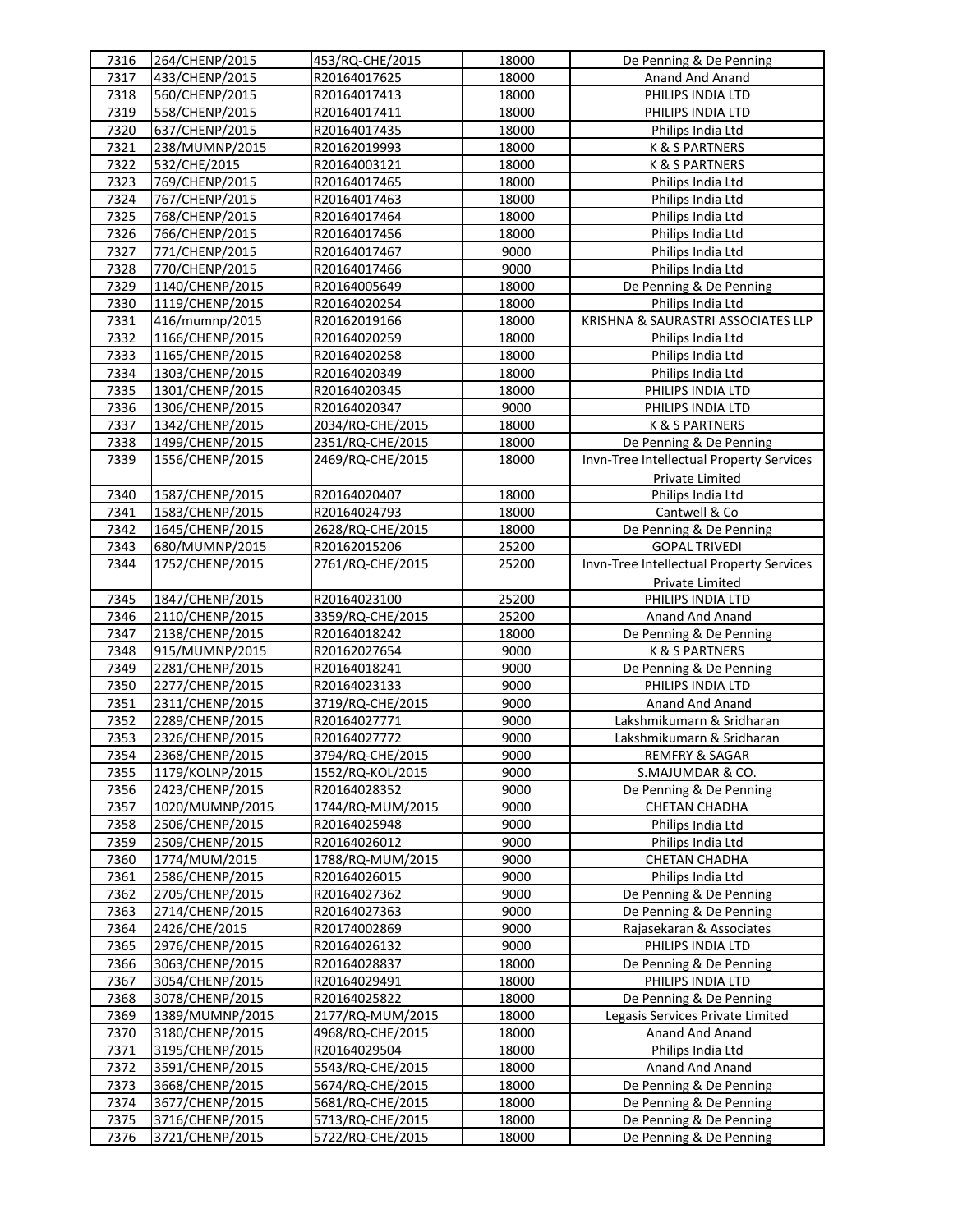| 7377 | 3810/CHENP/2015 | 5833/RQ-CHE/2015  | 18000 | Invn-Tree Intellectual Property Services |
|------|-----------------|-------------------|-------|------------------------------------------|
|      |                 |                   |       | Private Limited                          |
| 7378 | 3903/CHENP/2015 | R20164032574      | 18000 | PHILIPS INDIA LTD                        |
| 7379 | 4232/CHENP/2015 | R20164032613      | 18000 | Philips India Ltd                        |
| 7380 | 4229/CHENP/2015 | R20164032610      | 18000 | Philips India Ltd                        |
| 7381 | 4230/CHENP/2015 | R20164032611      | 18000 | PHILIPS INDIA LTD                        |
| 7382 | 4341/CHENP/2015 | R20164032632      | 25200 | Philips India Ltd                        |
| 7383 | 4337/CHENP/2015 | R20164032630      | 25200 | Philips India Ltd                        |
| 7384 | 4344/CHENP/2015 | R20164032635      | 9000  | PHILIPS INDIA LTD                        |
| 7385 | 4342/CHENP/2015 | R20164032633      | 9000  | PHILIPS INDIA LTD                        |
| 7386 | 4340/CHENP/2015 | R20164032631      | 9000  | PHILIPS INDIA LTD                        |
| 7387 | 4425/CHENP/2015 | R20164032651      | 9000  | Philips India Ltd                        |
| 7388 | 4426/CHENP/2015 | R20164032652      | 9000  | PHILIPS INDIA LTD                        |
| 7389 | 2043/MUMNP/2015 | 2984/RQ-MUM/2015  | 9000  | Legasis Services Private Limited         |
| 7390 | 4532/CHENP/2015 | 6703/RQ-CHE/2015  | 9000  | De Penning & De Penning                  |
| 7391 | 5050/CHENP/2015 | R20164035605      | 18000 | PHILIPS INDIA LTD                        |
| 7392 | 5114/CHENP/2015 | R20174006137      | 18000 | De Penning & De Penning                  |
| 7393 | 5184/CHENP/2015 | R20174000141      | 18000 | Cantwell & Co                            |
| 7394 | 932/KOL/2015    | R20183024413      | 18000 | S.MAJUMDAR & CO.                         |
| 7395 | 5333/CHENP/2015 | R20174000179      | 18000 | Cantwell & Co                            |
| 7396 | 5387/CHENP/2015 | R20174001460      | 18000 | PHILIPS INDIA LTD                        |
| 7397 | 5418/CHENP/2015 | 7939/RQ-CHE/2015  | 18000 | Anand And Anand                          |
| 7398 | 5478/CHENP/2015 | 8080/RQ-CHE/2015  | 18000 | Anand And Anand                          |
| 7399 | 2634/MUMNP/2015 | 3674/RQ-MUM/2015  | 19800 | <b>CHETAN CHADHA</b>                     |
| 7400 | 5644/CHENP/2015 | 8279/RQ-CHE/2015  | 18000 | De Penning & De Penning                  |
| 7401 | 5198/CHE/2015   | 8634/RQ-CHE/2015  | 18000 | De Penning & De Penning                  |
| 7402 | 6058/CHENP/2015 | 8814/RQ-CHE/2015  | 18000 | De Penning & De Penning                  |
| 7403 | 6226/CHENP/2015 | R20174005347      | 18000 | De Penning & De Penning                  |
| 7404 | 6399/CHENP/2015 | R20174005010      | 18000 | PHILIPS INDIA LTD                        |
| 7405 | 2981/MUMNP/2015 | 4605/RQ-MUM/2015  | 18000 | Legasis Services Private Limited         |
| 7406 | 6522/CHENP/2015 | R20174005036      | 18000 | PHILIPS INDIA LTD                        |
| 7407 | 6630/CHENP/2015 | R20174002877      | 18000 | De Penning & De Penning                  |
| 7408 | 6739/CHENP/2015 | R20174000289      | 18000 | Cantwell & Co                            |
| 7409 | 6812/CHENP/2015 | 9651/RQ-CHE/2015  | 18000 | Anand And Anand                          |
| 7410 | 6845/CHENP/2015 | 9782/RQ-CHE/2015  | 18000 | K & S PARTNERS                           |
| 7411 | 6870/CHENP/2015 | R20174009247      | 18000 | De Penning & De Penning                  |
| 7412 | 7016/CHENP/2015 | R20174011844      | 9000  | Remfry & Sagar                           |
| 7413 | 3216/MUMNP/2015 | R20172015263      | 9000  | K & S PARTNERS                           |
| 7414 | 7124/CHENP/2015 | R20174000416      | 9000  | Cantwell & Co                            |
| 7415 | 7200/CHENP/2015 | R20174008217      | 9000  | PHILIPS INDIA LTD                        |
| 7416 | 7204/CHENP/2015 | 10397/RQ-CHE/2015 | 18000 | <b>K &amp; S PARTNERS</b>                |
| 7417 | 7260/CHENP/2015 | 10386/RQ-CHE/2015 | 18000 | Anand And Anand                          |
| 7418 | 3861/KOLNP/2015 | R20173012948      | 18000 | <b>Trinity Nagpal</b>                    |
| 7419 | 7338/CHENP/2015 | R20174013217      | 18000 | Invn-Tree Intellectual Property Services |
|      |                 |                   |       | <b>Private Limited</b>                   |
| 7420 | 3916/KOLNP/2015 | 4366/RQ-KOL/2015  | 18000 | S.MAJUMDAR & CO.                         |
| 7421 | 7473/CHENP/2015 | R20174012005      | 18000 | PHILIPS INDIA LTD                        |
| 7422 | 7503/CHENP/2015 | R20174017036      | 18000 | Lakshmikumarn & Sridharan                |
| 7423 | 7553/CHENP/2015 | 10855/RQ-CHE/2015 | 18000 | De Penning & De Penning                  |
| 7424 | 7626/CHENP/2015 | R20174012025      | 9000  | PHILIPS INDIA LTD                        |
| 7425 | 7629/CHENP/2015 | R20174000590      | 9000  | Cantwell & Co                            |
| 7426 | 7652/CHENP/2015 | R20174000917      | 9000  | De Penning & De Penning                  |
| 7427 | 7728/CHENP/2015 | R20174000536      | 9000  | Cantwell & Co                            |
| 7428 | 7784/CHENP/2015 | R20174018716      | 9000  | De Penning & De Penning                  |
| 7429 | 7803/CHENP/2015 | R20174000538      | 9000  | Cantwell & Co                            |
| 7430 | 7961/CHENP/2015 | 11385/RQ-CHE/2015 | 9000  | Anand And Anand                          |
| 7431 | 7989/CHENP/2015 | 11440/RQ-CHE/2015 | 9000  | De Penning & De Penning                  |
| 7432 | 8076/CHENP/2015 | R20174020403      | 9000  | LAKSHMI KUMARAN & SRIDHARAN              |
| 7433 | 201647000390    | R20174015555      | 9000  | PHILIPS INDIA LTD                        |
| 7434 | 201647000712    | R20174017801      | 9000  | De Penning & De Penning                  |
| 7435 | 201647000844    | R20174015561      | 9000  | PHILIPS INDIA LTD                        |
| 7436 | 201647001863    | R20174000731      | 9000  | Cantwell & Co                            |
| 7437 | 201647003032    | R20164002828      | 9000  | De Penning & De Penning                  |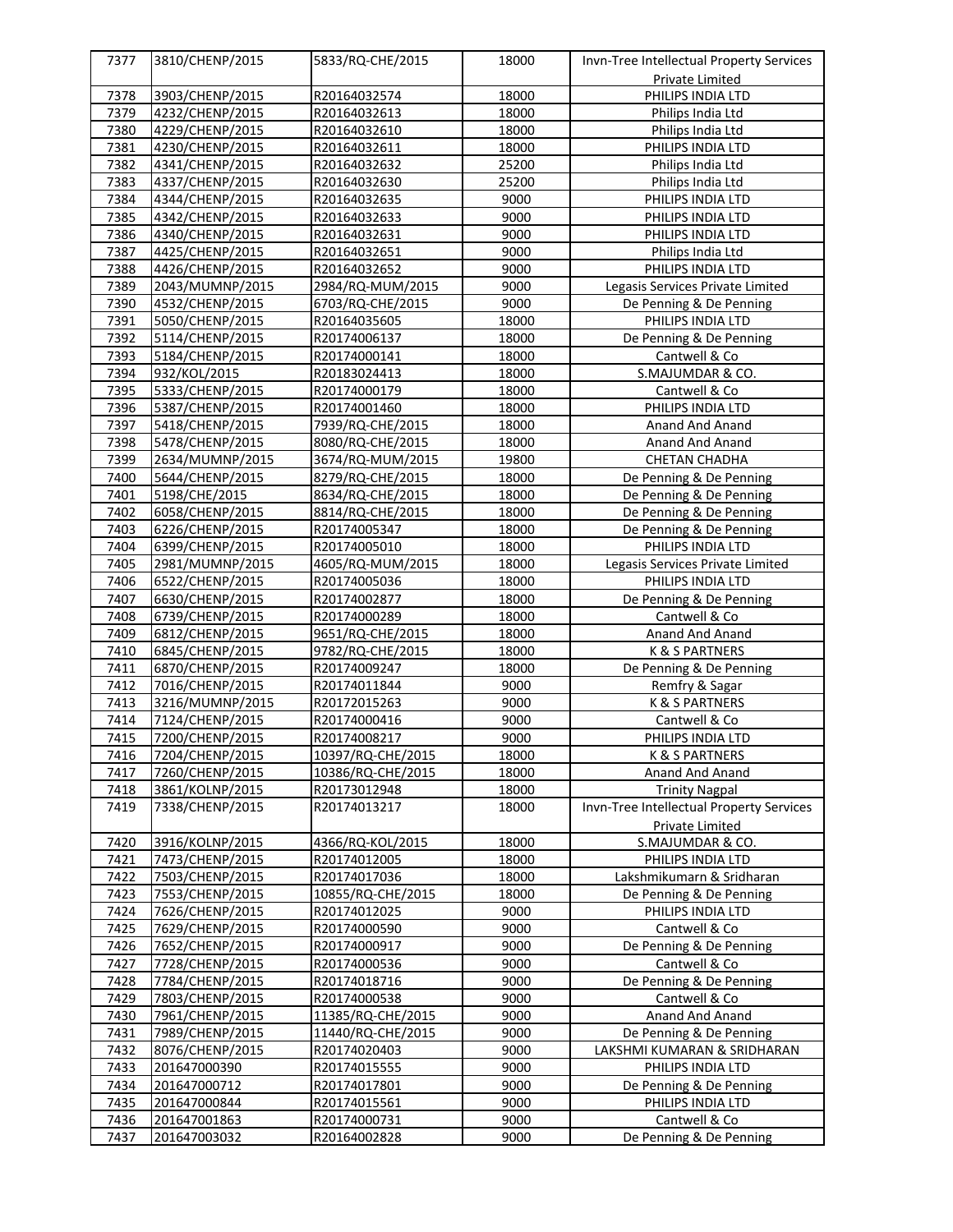| 7438 | 201647003492 | R20174000917     | 18000 | Cantwell & Co                            |
|------|--------------|------------------|-------|------------------------------------------|
| 7439 | 201647003808 | R20174018738     | 18000 | Philips India Ltd                        |
| 7440 | 201647003811 | R20174018740     | 18000 | Philips India Ltd                        |
| 7441 | 201627004422 | R20172022165     | 18000 | KAN AND KRISHME                          |
| 7442 | 201647004737 | R20174018768     | 18000 | PHILIPS INDIA LTD                        |
| 7443 | 201647005081 | R20174024073     | 18000 | Lakshmikumarn & Sridharan                |
| 7444 | 201647005509 | R20174018781     | 18000 | PHILIPS INDIA LTD                        |
| 7445 | 201647005855 | R20164005215     | 18000 | De Penning & De Penning                  |
| 7446 | 201647006555 | R20174021748     | 18000 | PHILIPS INDIA LTD                        |
| 7447 | 201647006547 | R20164005771     | 18000 | Invn-Tree Intellectual Property Services |
|      |              |                  |       |                                          |
|      |              |                  |       | Private Limited                          |
| 7448 | 201647006708 | R20164005885     | 18000 | De Penning & De Penning                  |
| 7449 | 201647006727 | R20164005895     | 18000 | De Penning & De Penning                  |
| 7450 | 201647007380 | X20164006435     | 18000 | Anand And Anand                          |
| 7451 | 201647007261 | R20174023308     | 18000 | De Penning & De Penning                  |
| 7452 | 201647008730 | R20164007640     | 18000 | Philips India Ltd                        |
| 7453 | 201627009130 | R20162008497     | 18000 | K & S PARTNERS                           |
| 7454 | 201647010099 | R20164008841     | 18000 | De Penning & De Penning                  |
| 7455 | 201647010098 | R20164008840     | 18000 | De Penning & De Penning                  |
| 7456 | 201647012128 | 2847/RQ-CHE/2013 | 18000 | PHILIPS INDIA LTD                        |
| 7457 | 201647012770 | R20174027574     | 18000 | PHILIPS INDIA LTD                        |
| 7458 | 201647012773 | R20174027578     | 18000 | Philips India Ltd                        |
| 7459 | 201637013271 | R20173027666     | 18000 | <b>Trinity Nagpal</b>                    |
| 7460 | 201647013334 | R20164011409     | 18000 | De Penning & De Penning                  |
| 7461 | 201621013507 | R20172035137     | 18000 | Amneal pharmaceuticals                   |
| 7462 | 201647013606 | R20164011629     | 18000 | De Penning & De Penning                  |
| 7463 | 201627013722 | R20172027937     | 18000 | Legasis Services Private Limited         |
| 7464 | 201627014011 | R20162012448     | 18000 | <b>K &amp; S PARTNERS</b>                |
| 7465 | 201647014991 | R20174000906     | 18000 | Cantwell & Co                            |
| 7466 | 201637015268 | R20173010238     | 18000 | S.MAJUMDAR & CO.                         |
| 7467 | 201647015373 | R20174030401     | 18000 | PHILIPS INDIA LTD                        |
| 7468 | 201634015742 | R20163013383     | 18000 | S.MAJUMDAR & CO.                         |
|      |              |                  |       |                                          |
| 7469 | 201647015806 | R20164013429     | 18000 | De Penning & De Penning                  |
| 7470 | 201647015850 | R20164013466     | 18000 | De Penning & De Penning                  |
| 7471 | 201647016218 | R20164013747     | 18000 | De Penning & De Penning                  |
| 7472 | 201647016225 | R20174030501     | 18000 | Philips India Ltd                        |
| 7473 | 201644016290 | R20164013822     | 18000 | De Penning & De Penning                  |
| 7474 | 201647016364 | R20174033152     | 18000 | De Penning & De Penning                  |
| 7475 | 201644016721 | R20164014208     | 18000 | De Penning & De Penning                  |
| 7476 | 201647016964 | R20174030506     | 18000 | PHILIPS INDIA LTD                        |
| 7477 | 201647016961 | R20174030503     | 18000 | Philips India Ltd                        |
| 7478 | 201647017138 | R20164020419     | 18000 | PHILIPS INDIA LTD                        |
| 7479 | 201647017229 | R20174031630     | 18000 | Remfry & Sagar                           |
| 7480 | 201647017229 | R20174031630     | 18000 | Remfry & Sagar                           |
| 7481 | 201647017474 | R20174030584     | 18000 | De Penning & De Penning                  |
| 7482 | 201627017966 | R20172030223     | 18000 | <b>K &amp; S PARTNERS</b>                |
| 7483 | 201647019334 | R20164016387     | 18000 | De Penning & De Penning                  |
| 7484 | 201637019730 | X20163016787     | 18000 | S.MAJUMDAR & CO.                         |
| 7485 | 201647020115 | R20174000969     | 18000 | Cantwell & Co                            |
| 7486 | 201647020177 | R20164017193     | 18000 | Rajasekaran & Associates                 |
| 7487 | 201647020221 | R20174036911     | 18000 | De Penning & De Penning                  |
| 7488 | 201647020432 | R20174001067     | 18000 | Cantwell & Co                            |
| 7489 | 201627020753 | R20172032681     | 18000 | K & S PARTNERS                           |
| 7490 | 201627020798 | R20172032815     | 18000 | K & S PARTNERS                           |
| 7491 | 201647020725 | R20174037238     | 18000 | De Penning & De Penning                  |
| 7492 | 201647020804 | R20174001098     | 18000 | Cantwell & Co                            |
|      |              | X20163018205     |       |                                          |
| 7493 | 201637021482 |                  | 18000 | S.MAJUMDAR & CO.                         |
| 7494 | 201647021341 | R20164018127     | 18000 | De Penning & De Penning                  |
| 7495 | 201637021330 | R20173029233     | 18000 | L.S.DAVAR & Co.                          |
| 7496 | 201637022962 | R20173029787     | 18000 | Remfry & Sagar                           |
| 7497 | 201647023000 | R20174033699     | 9000  | Philips India Ltd                        |
| 7498 | 201637023557 | R20173029788     | 18000 | Remfry & Sagar                           |
| 7499 | 201647023575 | R20164019956     | 18000 | De Penning & De Penning                  |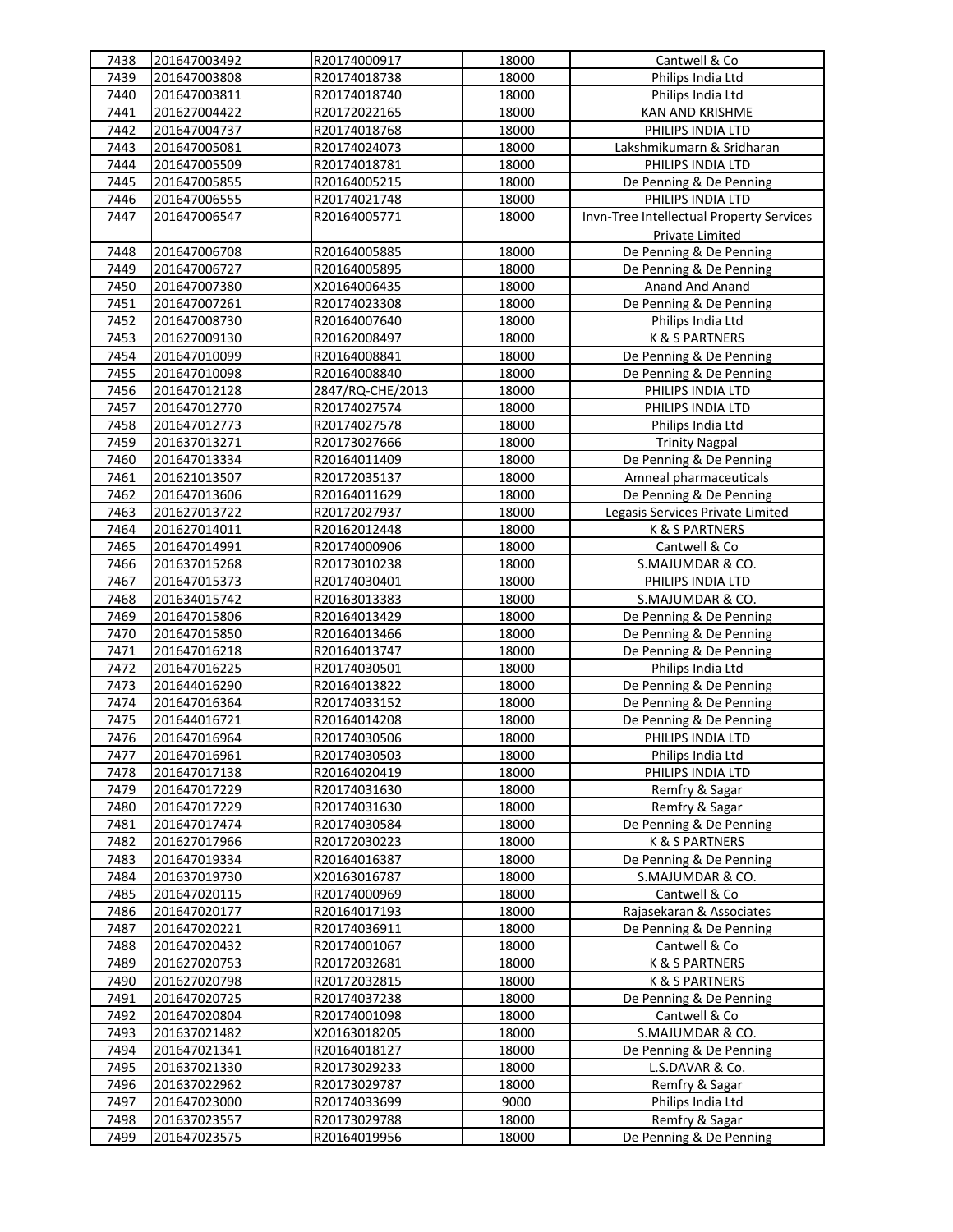| 7500 | 201647023899 | R20174037198 | 18000 | De Penning & De Penning             |
|------|--------------|--------------|-------|-------------------------------------|
| 7501 | 201647024824 | R20174036568 | 18000 | PHILIPS INDIA LTD                   |
| 7502 | 201647024826 | R20174036570 | 18000 | PHILIPS INDIA LTD                   |
| 7503 | 201627025564 | R20162021665 | 18000 | <b>CHETAN CHADHA</b>                |
| 7504 | 201647025887 | R20174037561 | 18000 | KAN AND KRISHME                     |
| 7505 | 201647025869 | X20164021900 | 18000 | Anand And Anand                     |
| 7506 | 201627026145 | R20162022115 | 18000 | <b>CHETAN CHADHA</b>                |
| 7507 | 201647026309 | R20164022244 | 18000 | De Penning & De Penning             |
| 7508 | 201647026571 | R20174036584 | 9000  | Philips India Ltd                   |
| 7509 | 201647026928 | R20164023068 | 9000  | Novo Nordisk Service Centre (India) |
| 7510 | 201647027032 | R20164023870 | 9000  | Law firm Naren Thapetta             |
| 7511 | 201647028792 | R20174036374 | 9000  | De Penning & De Penning             |
| 7512 | 201627029161 | R20172026547 | 9000  | <b>CHETAN CHADHA</b>                |
| 7513 | 201644029337 | R20164024837 | 9000  | De Penning & De Penning             |
| 7514 | 201621029380 | R20182023809 | 9000  | Amneal pharmaceuticals              |
| 7515 | 201647030337 | R20164025634 | 18000 | De Penning & De Penning             |
| 7516 | 201647030330 | R20164025630 | 18000 | Cantwell & Co                       |
| 7517 | 201647030677 | R20174001490 | 18000 | Cantwell & Co                       |
| 7518 | 201647031268 | R20184004703 | 18000 | PHILIPS INDIA LTD                   |
| 7519 | 201647031649 | X20164026794 | 18000 | Anand And Anand                     |
| 7520 | 201647031790 | R20184004708 | 18000 | PHILIPS INDIA LTD                   |
| 7521 | 201647032559 | R20184000660 | 18000 | De Penning & De Penning             |
| 7522 | 201647032893 | R20164027765 | 18000 | De Penning & De Penning             |
| 7523 | 201637033183 | R20173032785 | 18000 | D.P. AHUJA AND CO.                  |
| 7524 | 201647033070 | R20184011836 | 18000 | De Penning & De Penning             |
| 7525 | 201647033075 | R20164027903 | 18000 | De Penning & De Penning             |
| 7526 | 201647033839 | R20184006673 | 18000 | De Penning & De Penning             |
| 7527 | 201647034776 | R20184006410 | 18000 | Remfry & Sagar                      |
| 7528 | 201647034875 | R20184010720 | 18000 | De Penning & De Penning             |
| 7529 | 201641036057 | R20174027726 | 18000 | Sathyabama Unuversity               |
| 7530 | 201647036212 | R20184001235 | 18000 | De Penning & De Penning             |
| 7531 | 201647036292 | R20174001560 | 18000 | Cantwell & Co                       |
| 7532 | 201647036564 | X20164030720 | 18000 | Anand And Anand                     |
| 7533 | 201644036497 | R20164030677 | 18000 | De Penning & De Penning             |
| 7534 | 201647036836 | R20164030925 | 18000 | De Penning & De Penning             |
| 7535 | 201637038818 | X20163032706 | 18000 | S.MAJUMDAR & CO.                    |
| 7536 | 201644039044 | R20164032910 | 18000 | Lakshmikumarn & Sridharan           |
| 7537 | 201627040581 | R20182006496 | 18000 | Legasis Services Private Limited    |
| 7538 | 201647040662 | R20174014506 | 18000 | De Penning & De Penning             |
| 7539 | 201647041234 | R20184011932 | 18000 | Philips India Ltd                   |
| 7540 | 201647041250 | R20164034720 | 18000 | De Penning & De Penning             |
| 7541 | 201647043908 | X20164036901 | 18000 | Anand And Anand                     |
| 7542 | 201637044317 | X20163037185 | 18000 | S.MAJUMDAR & CO.                    |
| 7543 | 201647044249 | R20164037108 | 18000 | De Penning & De Penning             |
| 7544 | 201727000340 | R20172000774 | 18000 | PARKER & PARKER CO. LLP             |
| 7545 | 201747000777 | R20174000724 | 18000 | De Penning & De Penning             |
| 7546 | 201727002795 | R20172002665 | 18000 | K & S PARTNERS                      |
| 7547 | 201747002882 | R20174002776 | 18000 | De Penning & De Penning             |
| 7548 | 201737003134 | X20173002982 | 18000 | S.MAJUMDAR & CO.                    |
| 7549 | 201747004661 | R20174004330 | 18000 | De Penning & De Penning             |
| 7550 | 201727005020 | R20172004682 | 18000 | <b>K &amp; S PARTNERS</b>           |
| 7551 | 201747005730 | X20174005583 | 18000 | Anand And Anand                     |
| 7552 | 201747006760 | R20184017171 | 18000 | De Penning & De Penning             |
| 7553 | 201747007819 | X20174007583 | 18000 | Anand And Anand                     |
| 7554 | 201727008051 | R20172007900 | 18000 | K & S PARTNERS                      |
| 7555 | 201747008048 | R20174007899 | 18000 | De Penning & De Penning             |
| 7556 | 201737008329 | R20183021495 | 18000 | K & S PARTNERS                      |
| 7557 | 201747008618 | R20174008692 | 18000 | Cantwell & Co                       |
| 7558 | 201727009935 | R20172010560 | 18000 | K & S PARTNERS                      |
| 7559 | 201744010377 | R20174010057 | 18000 | De Penning & De Penning             |
| 7560 | 201737012709 | X20173011719 | 18000 | S.MAJUMDAR & CO.                    |
| 7561 | 201747014211 | R20174012930 | 18000 | De Penning & De Penning             |
| 7562 | 201747014766 | R20174013372 | 18000 | Cantwell & Co                       |
|      |              |              |       |                                     |